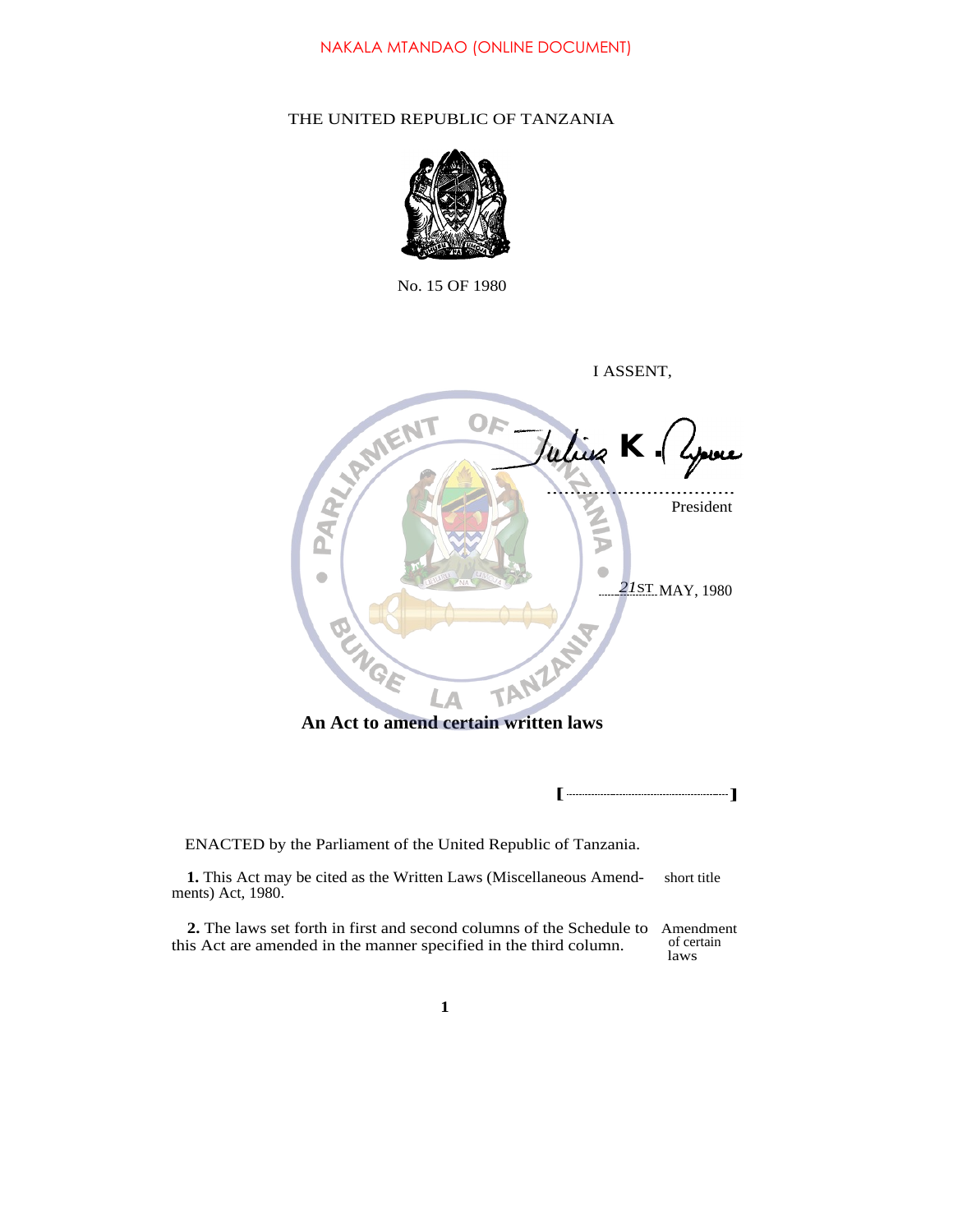| 2                   | No. 15    |                                                       | Written Law (Miscellaneous Amendments)                                                                                                                                                                                                                                                                                                                                                                                                                                                                                                   | 1980                                                                                                                                                                                                                                                                                |
|---------------------|-----------|-------------------------------------------------------|------------------------------------------------------------------------------------------------------------------------------------------------------------------------------------------------------------------------------------------------------------------------------------------------------------------------------------------------------------------------------------------------------------------------------------------------------------------------------------------------------------------------------------------|-------------------------------------------------------------------------------------------------------------------------------------------------------------------------------------------------------------------------------------------------------------------------------------|
|                     |           |                                                       | <b>SCHEDULE</b>                                                                                                                                                                                                                                                                                                                                                                                                                                                                                                                          |                                                                                                                                                                                                                                                                                     |
| <b>FIRST COLUMN</b> |           | <b>SECOND COLUMN</b>                                  |                                                                                                                                                                                                                                                                                                                                                                                                                                                                                                                                          |                                                                                                                                                                                                                                                                                     |
| Cap. 13             | Ordinance | The Children and Young Persons                        | Section $3$ is amended by deleting subsection $(5)$ of that section<br>Section 11 is repealed and replaced by the following section-<br>11,-41) No person shall, except with the leave of the court,<br>"Attendance,<br>attend in a juvenile court unless he is a member or officer of the court.<br>Appearance<br>a parent, guardian or relative of the accused or one of the part to<br>and hearing in<br>the proceeding or an advocate any of them or a person directly<br>juvenile Court<br>involved in the proceeding in other way, |                                                                                                                                                                                                                                                                                     |
| Cap. 247            |           | <b>LYMENT</b><br>The Probation of Offenders Ordinance | charged with, or if the court does not accept the statement of the<br>accused a plea guilty to that charge, the court shall proceed<br>OF<br>to hear the evidence of the witness for the prosecution.<br>accused child or young person in-the conduct of<br>particular, in the examination and cross-examination of witnesses.<br>Section 3 of the Ordinance is amended by adding, immediately after<br>(2), the following new subsection:                                                                                               | (2) If the child or young person, does not admit the offence he is<br>(3) In all, proceedings against children and young persons, where<br>the parents, guardian or relatives attend in the juvenile court, any<br>one of them may, with the prior consent of the court, assist the |
|                     |           |                                                       | "(3) No probation order shall -be made under<br>Acts, 1972<br>respect of any person who is charged with or convicted of any offence<br>No. 1<br>under the Minimum Sentences Act, 1972.";                                                                                                                                                                                                                                                                                                                                                 |                                                                                                                                                                                                                                                                                     |
| Cap. 322            |           | The Police Form Ordinance                             | Section 31 is repealed and replaced by the following                                                                                                                                                                                                                                                                                                                                                                                                                                                                                     |                                                                                                                                                                                                                                                                                     |
|                     |           | $G_E$<br>LА                                           | "Police bail"<br>$31-(1)$ Without prejudice to the provisions of any other written<br>TAN<br>law for the time being in force relating to the grant of bail by police<br>officers, a person brought under the custody-of the police on reasona-<br>ble suspicion of having committed any offence shall be released<br>immediately, where-                                                                                                                                                                                                 |                                                                                                                                                                                                                                                                                     |
|                     |           |                                                       | (a) the police officer who arrested<br>person in custody;                                                                                                                                                                                                                                                                                                                                                                                                                                                                                | believes that person<br>has in fact committed no offence, that police officer has<br>no reasonable grounds on which to continue holding that                                                                                                                                        |
|                     |           |                                                       | (b) the police officer who arrested him believes that he arrested<br>the wrong person;                                                                                                                                                                                                                                                                                                                                                                                                                                                   |                                                                                                                                                                                                                                                                                     |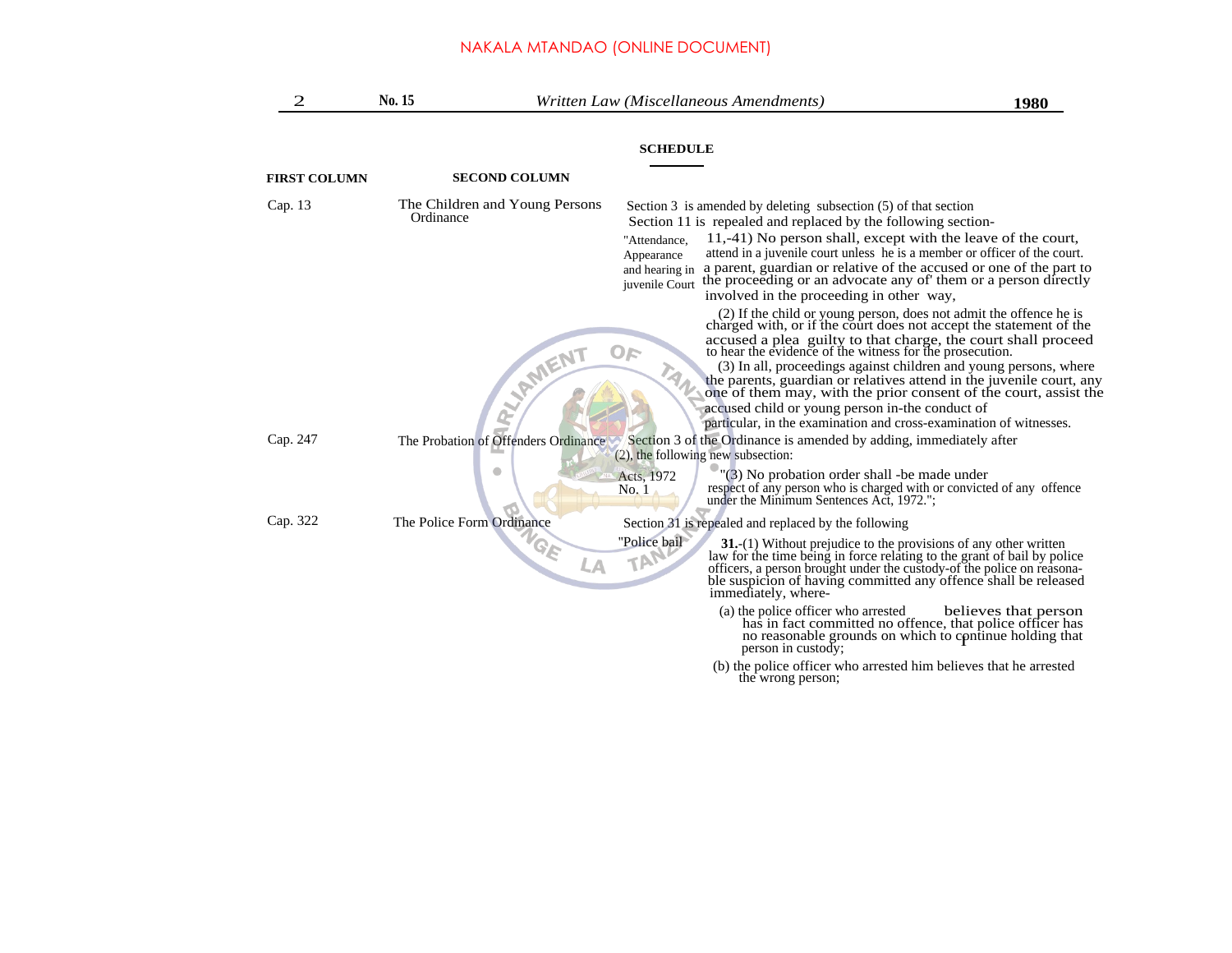| No. 15       | Written Law (Miscellaneous Amendments)                     |                                                                                                                                                                                                                                                                                                                                                                                                                                     | 1980                                                                                                                                                                                                                                                                  | 3 |
|--------------|------------------------------------------------------------|-------------------------------------------------------------------------------------------------------------------------------------------------------------------------------------------------------------------------------------------------------------------------------------------------------------------------------------------------------------------------------------------------------------------------------------|-----------------------------------------------------------------------------------------------------------------------------------------------------------------------------------------------------------------------------------------------------------------------|---|
|              | SCHEDULE--(contd.)                                         |                                                                                                                                                                                                                                                                                                                                                                                                                                     |                                                                                                                                                                                                                                                                       |   |
|              |                                                            | <b>THIRD COLUMN</b>                                                                                                                                                                                                                                                                                                                                                                                                                 |                                                                                                                                                                                                                                                                       |   |
| FIRST COLUMN | <b>SECOND COLUMN</b>                                       |                                                                                                                                                                                                                                                                                                                                                                                                                                     | (c) after twenty-four hours after the person was arrested, no<br>formal charge has been laid against that person, unless the po-<br>lice officer in question reasonably believes that the offence<br>suspected to have been committed is a serious one.               |   |
|              | $O_F$                                                      | the custody of the police, a Police officer in charge of a police station<br>may, upon that person executing a bond, with without sureties<br>to appear before a court if so required, release the person, where-<br>without warrant,                                                                                                                                                                                               | (2) Where a formal charge has been laid against any person under<br>(a) the person, though subject to prosecution, was arrested<br>(b) after due enquiry, insufficient evidence is, in his opinion<br>disclosed upon which to proceed with the charge                 |   |
|              | <b>PARTY AMERIT</b><br>$\bullet$                           | that person may be released after his parent, guardian<br>relative or any reliable person has entered into a recognisance<br>his behalf.                                                                                                                                                                                                                                                                                            | (c) the offence, though cognizable, is not of a serious nature; or<br>(d) it appears that further enquiries must be carried out, and<br>they can not be completed within a reasonably short time.<br>(3) Where the person arrested is under the age of fifteen years, |   |
|              | <b>BUNGE</b><br>LA                                         | in force relating to the grant of bail by police officers, no fee or duty shall be chargeable upon bail bonds in criminal cases, recognisances<br>to prosecute or give evidence, or recognisance for personal appearance<br>or otherwise issued or taken by a police officer.<br>committing any offence shall inform that person reasonably suspected of<br>under this section, and where any police officer refuses to grant       | (4) Notwithstanding any other written law for the time being<br>(5) Every police officer arresting a person reasonably respected of                                                                                                                                   |   |
|              |                                                            | bail to any person under his custody, he shall reduce into writing all<br>the reason for his refuse<br>Section 32 repealed and replaced by the following section--,                                                                                                                                                                                                                                                                 |                                                                                                                                                                                                                                                                       |   |
|              | "Summons of<br>person to<br>attend at<br>police<br>station | making an investigation into any offence may, in writing, and if<br>the offence being investigate is not a cognizable offence, after<br>obtaining a specific written authority in each case from a magistrate<br>or justice of the peace, or from the Attorney-General or any person<br>empowered by the Attorney-General to grant that authority, require<br>any person who is within the limits of any place or police station of | 32.-(1) An officer in charge of a police station, or a police officer                                                                                                                                                                                                 |   |

which he is in

any person who is within the limits of any place or police station of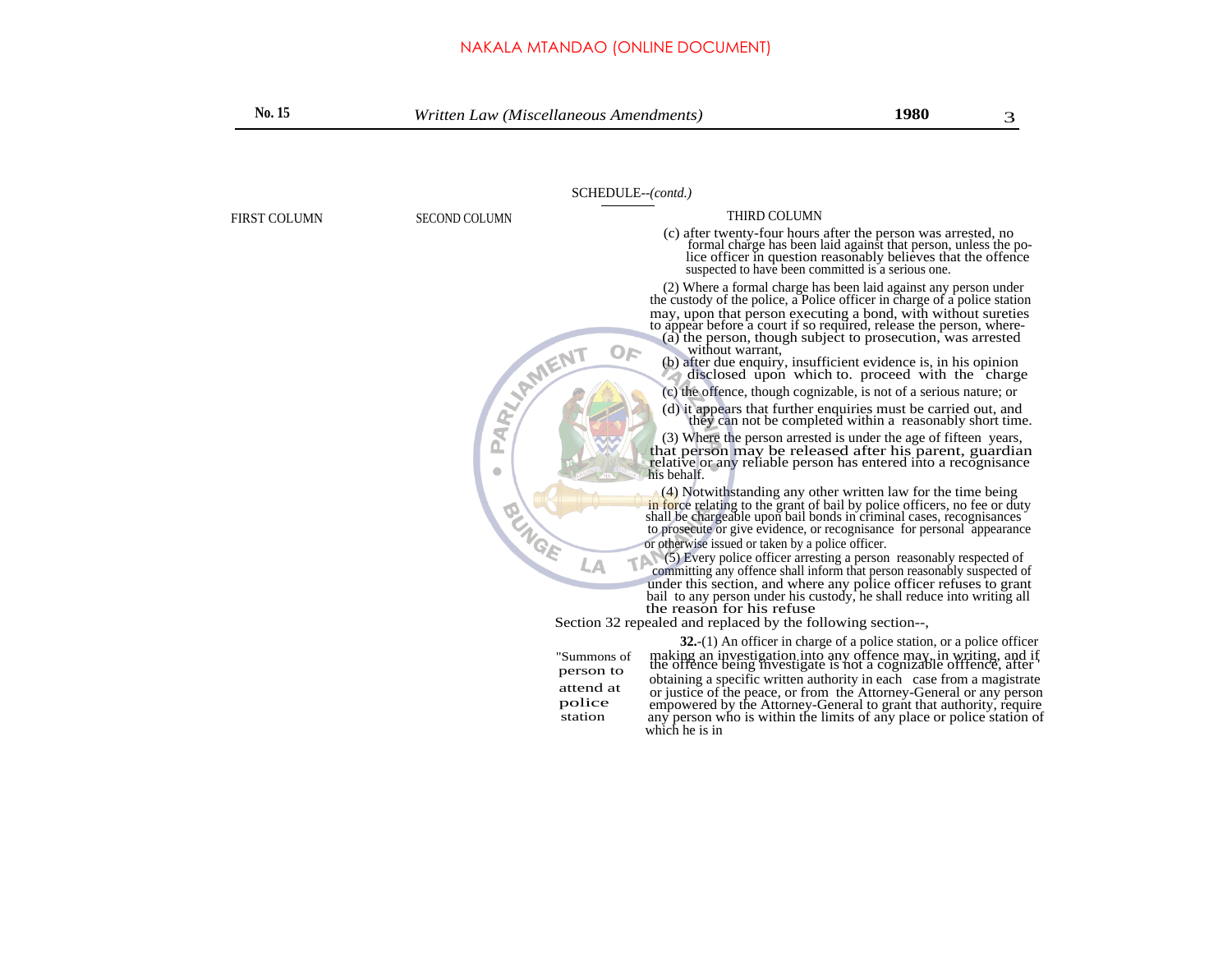| 4            | No. 15 |                                       | Written Law (Miscellaneous Amendments)                                                                                                                                                                                                                                                                                                                                                                                                                                                                                                                                                                                                                                                                                                                                                                                                                                                                                                                                                                                                                | 1980         |  |  |
|--------------|--------|---------------------------------------|-------------------------------------------------------------------------------------------------------------------------------------------------------------------------------------------------------------------------------------------------------------------------------------------------------------------------------------------------------------------------------------------------------------------------------------------------------------------------------------------------------------------------------------------------------------------------------------------------------------------------------------------------------------------------------------------------------------------------------------------------------------------------------------------------------------------------------------------------------------------------------------------------------------------------------------------------------------------------------------------------------------------------------------------------------|--------------|--|--|
|              |        |                                       | SCHEDULE-(contd.)                                                                                                                                                                                                                                                                                                                                                                                                                                                                                                                                                                                                                                                                                                                                                                                                                                                                                                                                                                                                                                     |              |  |  |
| FIRST COLUMN |        | <b>SECOND COLUMN</b>                  |                                                                                                                                                                                                                                                                                                                                                                                                                                                                                                                                                                                                                                                                                                                                                                                                                                                                                                                                                                                                                                                       | THIRD COLUMN |  |  |
|              |        |                                       | charge or to which he is attached or of any adjoining place or police<br>station, to report at the police station either to that police officer<br>or any other person named in the writing, if he believes that<br>person has any knowledge which will assist or facilitate the successful<br>continuation or completion of the investigation in question.                                                                                                                                                                                                                                                                                                                                                                                                                                                                                                                                                                                                                                                                                           |              |  |  |
|              |        |                                       | (2) Every person required to attend before a police officer in<br>accordance with subsection (1) shall give his correct name and<br>address, and shall answer all questions which may be lawfully asked<br>of him, and no person may refuse to answer any question lawfully<br>asked of him on the ground only that the answer to that question<br>may tend to expose him to any criminal charge, penalty of forfei-<br>ture, but no answer to any of the questions shall be used against him<br>in any subsequent proceedings.<br>$O_F$                                                                                                                                                                                                                                                                                                                                                                                                                                                                                                              |              |  |  |
|              |        | <b>ARY HAMENT</b>                     | (3) Any person who, having been required to attend before a police<br>officer in accordance with subsection (1) refuses to attend as requ-<br>ired or having attended refuses to answer any question lawfully<br>asked of him or gives any information which is false or which<br>he has reason to believe not to be true, shall be guilty of an offence.                                                                                                                                                                                                                                                                                                                                                                                                                                                                                                                                                                                                                                                                                             |              |  |  |
|              |        | <u>n</u><br>$\bullet$<br><b>AUNGE</b> | (4) A police officer interrogating any person attending before him<br>under this section may record any statement made to him by that<br>person, whether or not that person is reasonably suspected of having<br>committed any offence against any law for the time being in force in the<br>United Republic, but as soon as the interrogating officer reasonably<br>believes that there is sufficient evidence to warrant the person before<br>him being charged with an offence, or if the person before him is alre-<br>ady charged with an offence, he shall, in the first case proceed to charge<br>him accordingly and then, in both the first and the second case, he shall<br>warn that person that any statement which he makes from then onwards<br><b>TAN</b><br>LA<br>may be recorded and may be used in evidence and that an inference<br>adverse to him may be drawn from his failure or refusal to answer<br>any questions or from his failure or refusal to disclose at that stage<br>any matter which may be material to the charge. |              |  |  |
|              |        |                                       | (5) Where the person being interrogated makes any statement                                                                                                                                                                                                                                                                                                                                                                                                                                                                                                                                                                                                                                                                                                                                                                                                                                                                                                                                                                                           |              |  |  |

(5) Where the person being interrogated makes any statement<br>after he has been warned in accordance with the terms of subsection<br>(4), that statement shall be recorded in writing and signed by the<br>person making it after it h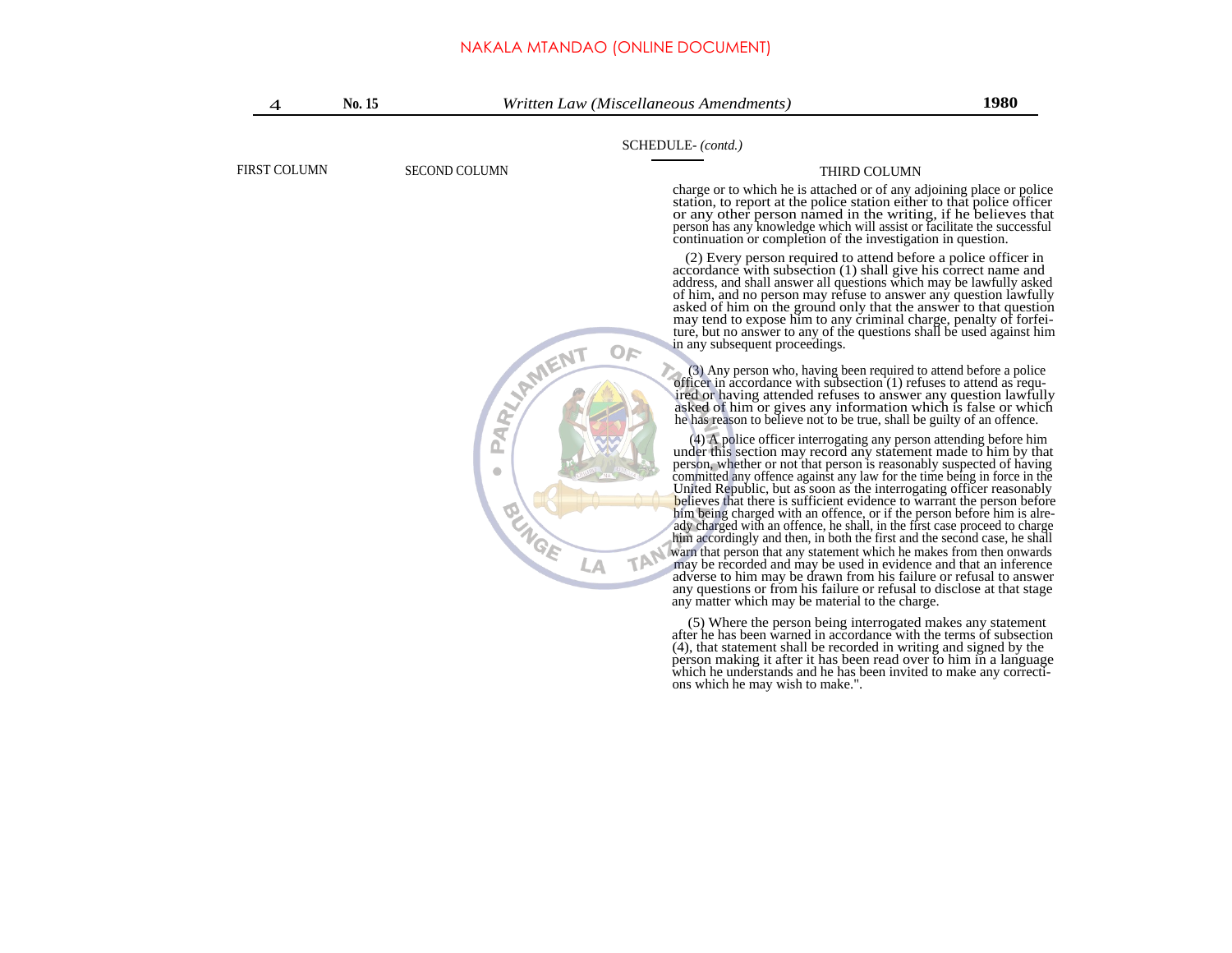| No. 15       | Written Law (Miscellaneous Amendments) |                                                                | 1980                                                                                                                                                                                                                                                                                                                                                            | 5 |
|--------------|----------------------------------------|----------------------------------------------------------------|-----------------------------------------------------------------------------------------------------------------------------------------------------------------------------------------------------------------------------------------------------------------------------------------------------------------------------------------------------------------|---|
|              |                                        | SCHEDULE-(contd.)                                              |                                                                                                                                                                                                                                                                                                                                                                 |   |
| FIRST COLUMN | <b>SECOND COLUMN</b>                   |                                                                | THIRD COLUMN                                                                                                                                                                                                                                                                                                                                                    |   |
|              |                                        | new section-.                                                  | The Ordinance is amended by inserting, immediately after section 34, the following                                                                                                                                                                                                                                                                              |   |
|              | suspects                               | "The identifi-<br>cation of                                    | 34A.-(1) The Minister shall make regulations, to be published<br>in the Gazette, providing for the procedure to be complied with by<br>all persons involved in the conduct of identification parades, the<br>taking of fingerprints and photographs of suspects and accused<br>persons, subject to the following provision of this section -                    |   |
|              |                                        |                                                                | (2) No person who is suspected of having committed an offence<br>against any law for the time being in force in the United Republic<br>shall be entitled to object to being put on an identification parade.                                                                                                                                                    |   |
|              | RARY AMENT                             | OF<br>solution of any particular crime.                        | (3) Any police officer investigating any offence may, after obtaining,<br>leave in writing of a competent court, take photographs, prints<br>and measurements of persons who are not in police custody or under<br>supervision of the police, if the court is satisfied that such measures<br>are necessary and reasonable for the purposes of facilitating the |   |
|              | ø                                      |                                                                | (4) The police officer in charge of a police station, or a police<br>officer investigating an offence, may, in writing under his hand,<br>summon to attend an identification parade any person whose partici-<br>pation is necessary for the proper or successful investigation of the offence in question."                                                    |   |
|              |                                        |                                                                | Section 35 is amended by deleting subsections (1) and (2) of that section and                                                                                                                                                                                                                                                                                   |   |
|              |                                        | substituting for them the following subsections: -<br>Power to | 35. (1) Any officer in charge of a police station, or any police                                                                                                                                                                                                                                                                                                |   |
|              | <b>BUNGE</b>                           | of suspects                                                    | take finger- officer investigating an offense, may take or cause to be taken in<br>prints, photo-his presence, for the purposes of investigation, the measurements,<br>graphs, etc., photographs, footprints and finger-prints, of any person who is in of suspects lawful custody of the police or who is under supervision by the                             |   |
|              | persons                                | police.<br>and other                                           |                                                                                                                                                                                                                                                                                                                                                                 |   |
|              |                                        |                                                                | $(2)$ Notwithstanding the provisions of subsection $(1)$ , where any<br>officer in charge of a police station, or a police officer investigating<br>any offense, believes that the fingerprints or photographs of any<br>person charged with an offence but is not under the custody of the                                                                     |   |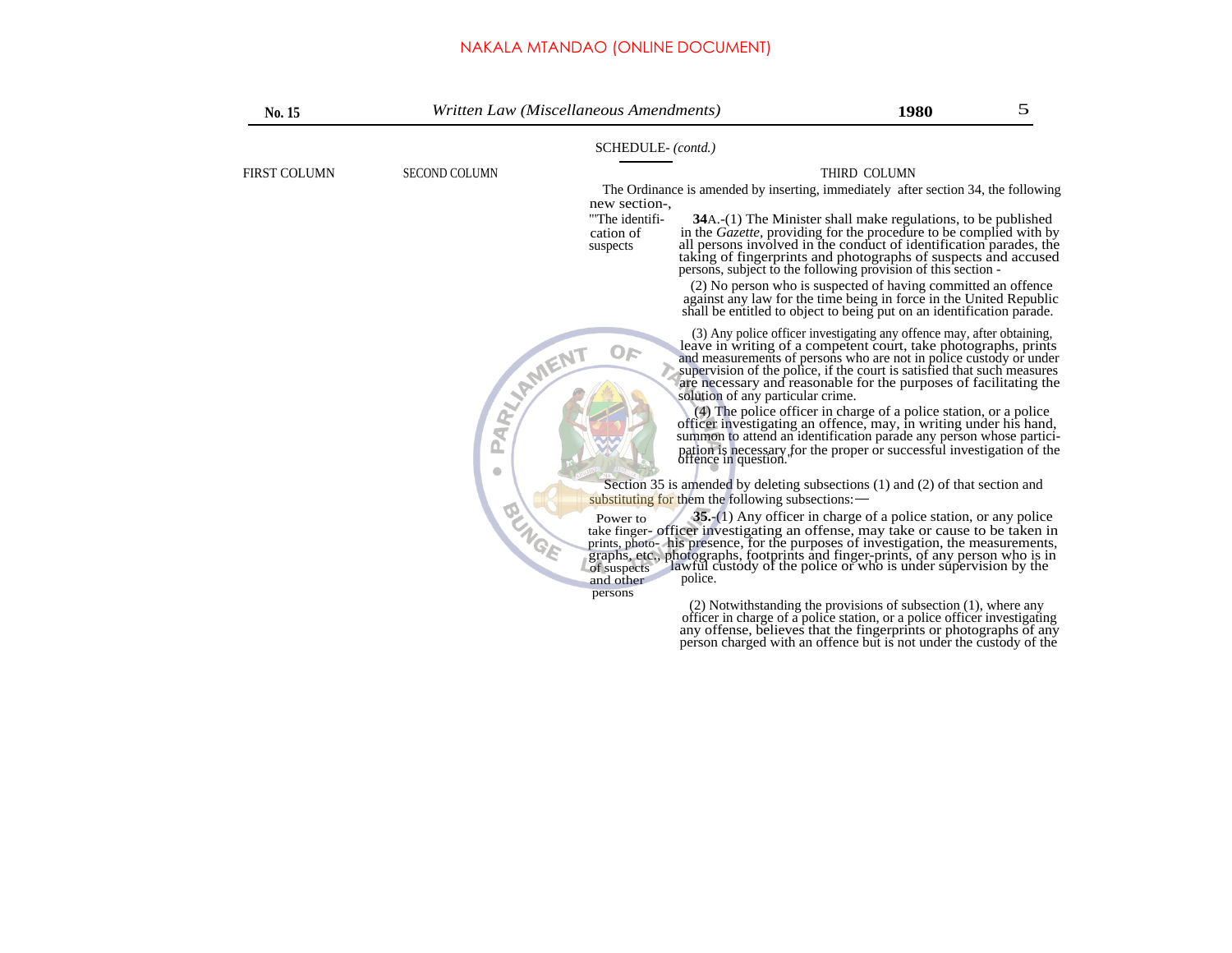| 6                   | No. 15                         | Written Law (Miscellaneous Amendments)                                                                                                                                                                                                                                                                                                                                                                                                                                                                                                                                                                                                                                                                                                                                                                                                                                                                                                                                                                                                                                                                                                                                                                     | 1980 |
|---------------------|--------------------------------|------------------------------------------------------------------------------------------------------------------------------------------------------------------------------------------------------------------------------------------------------------------------------------------------------------------------------------------------------------------------------------------------------------------------------------------------------------------------------------------------------------------------------------------------------------------------------------------------------------------------------------------------------------------------------------------------------------------------------------------------------------------------------------------------------------------------------------------------------------------------------------------------------------------------------------------------------------------------------------------------------------------------------------------------------------------------------------------------------------------------------------------------------------------------------------------------------------|------|
|                     |                                | SCHEDULE-(contd.)                                                                                                                                                                                                                                                                                                                                                                                                                                                                                                                                                                                                                                                                                                                                                                                                                                                                                                                                                                                                                                                                                                                                                                                          |      |
| <b>FIRST COLUMN</b> | <b>SECOND COLUMN</b>           | THIRD COLUMN<br>police, or who is not charged with any offense but may assist in solving<br>any crime, or the grime in question, he may take, or cause to be<br>taken, the fingerprints or photographs of that person; but any<br>fingerprints and photographs taken in pursuance -of the power<br>conferred by this section shall each be destroyed after it has served,<br>or failed, or proved impossible of serving, the purpose for which it was<br>taken.<br>(3) Where any person required to have his fingerprints, measure-<br>ments photographs, footprints- or other identification, marks taken<br>in pursuance of the provisions of subsections $(1)$ and $(2)$ of this<br>section, the police officer concerned may take such reasonable<br>steps, including the use of reasonable forge, as may be necessary to<br>secure that the fingerprints, measurements, photographs, footprints,<br>OF<br><b>AMENT</b><br>measurements, photographs footprints or other identification<br>marks are taken to his satisfaction.<br>Section 35 is amended by renumbering subsections $(3)$ , $(4)$ , $(5)$ , $(6)$ and $(7)$ as<br>subsections $(4)$ , $(5)$ , $(6)$ , $(7)$ and $(8)$ , respectively." |      |
| Cap. 508            | The Judicial Service Art, 1962 | Section 21A is amended by inserting, after the <i>definition "Minister"</i> , the following<br>definition:-<br>(1) the Principal Judge" means the Judge of the High Court of the United Republic,<br>designated "Jaji Kiongozi" in Kiswahili, appointed under section 61 of the Constitu-<br>$\bullet$<br>tion of the United Republic;"<br>Section 21B is amended by deleting the whole of subsection (1) and substituting<br>for it the following subsection:-<br><b>BUNGE</b><br>,(1) There is established a Commission for matters relating to primary court magistrates, which shall consist of-<br>(a) the Chief Justice, who shall be the Chairman;<br>(b) the Judge of the Court of Appeal of the United Republic for the time being<br>serving as a member of the Judicial Service Commission;<br>(e) the Principal Judge; and<br>(d) two other members appointed by the President.".                                                                                                                                                                                                                                                                                                              |      |
| Acts, 1971<br>No. I | The Law of Marriage Act, 1971  | Section 75 is amended by-<br>(a) deleting the whole of subsection $(2)$ ; and<br>(b) deleting the term " $(I)$ " which denotes subsection $(1)$ , which occurs immediately after the figure $1175$ ", so that the substance of subsection $(1)$ becomes the only<br>provisions of section 75.                                                                                                                                                                                                                                                                                                                                                                                                                                                                                                                                                                                                                                                                                                                                                                                                                                                                                                              |      |